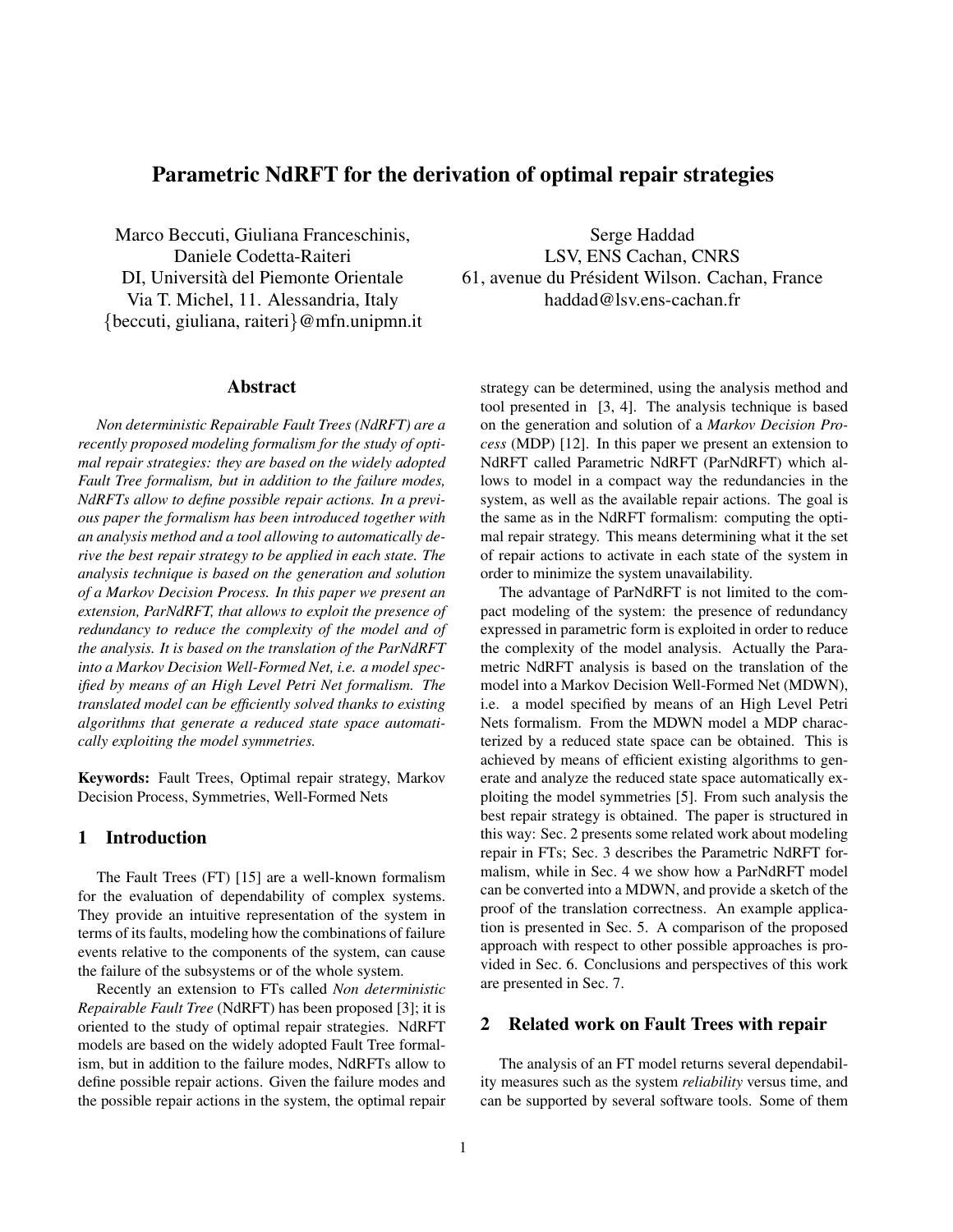

**Figure 1. Example of Parametric NdRFT.**

allow to model the repair of single components, by associating the repair probability with the basic events (BE). This is the case for instance of *Stars Studio* and *ASTRA* [9].

Other tools allow to model more complicated failure and repair modes for the components of the system, by means of hierarchical modeling: the failure and the repair modes of a component can be modeled by submodels conforming to other formalisms and combined with the main FT model. This is the case of *HIMAP* [10] and *SHARPE* [14]: *HIMAP* allows to edit *Continuous Time Markov Chain* (CTMC) submodels, while *SHARPE* can deal also with *Generalized Stochastic Petri Net* (GSPN) [1].

The *Repairable Fault Tree* (RFT) formalism [8] allows to model the repair of a subsystem according to a *repair policy* specifying several aspects ruling the repair process. In RFT, a new node called *Repair Box* (RB) is used to represent the repair of a subsystem and to set the repair policy. An RFT model requires the (partial) analysis of its state space, carried out by conversion into a GSPN.

In the NdRFT formalism [3] the repair policy (or strategy) is not predefined, but it is the result of the model analysis: given the specification in the model of several repair options, the analysis of the NdRFT model returns the optimal repair strategy which indicates for each state of the system which are the repair options to be activated in order to minimize the global system failure probability. This is done by defining the NdRFT semantics in terms of a MDP, and then solving the optimization problem using the methods available for MDPs.

The formalism presented in this paper is the Parametric NdRFT which extends NdRFT by integrating the parametric form inherited by the *Parametric Fault Tree* (PFT) [6] formalism and used to represent in a compact way the symmetries in the system.

### 3 Parametric NdRFT formalism

In this section the Parametric NdRFT formalism is introduced: it is very similar to the NdRFT but it allows to parametrize models in the same way PFT allows to do so for the FT; hence in case several copies of the same subtree are present (at any level of the NdRFT hierarchy) only one copy is explicitly defined in a parametric way: one index together with its range are introduced to express the fact that several replicas of a given event/subtree exist. The repair actions definition is also adapted to be parametric.

Definition 1 (ParNdRFT) *A Parametric NdRFT is a 7 tuple*

$$
\mathcal{F} = \langle \mathcal{T}, \mathcal{P}, \mathcal{E}, \mathcal{G}, \mathcal{A}, \mathcal{R}, res_0 \rangle
$$

*where:*

T *is a set of finite and not empty sets called* types *and de-* $\textit{noted } T_i, i = 1, \ldots, n;$ 

 $P$  *is a set of typed parameters*  $x_i : T_i$ ;

E *is the set of possibly parametric events with associated the following attributes:*  $params \subseteq P$ *, decl*  $\subseteq$   $params$ *,*  $rep, obs \in \{true, false\}, \text{ } fprob, rprob \in [0, 1], \text{ } str \in$ {global, local}*,* res ∈ Bag(R)*. Parametric events actually stand for a class of events, and the attributes associated with an event class are identical for all events in the class.*

 $\mathcal G$  *is the set of gates;*  $\mathcal E \cap \mathcal G = \emptyset$ . A gate g has a type<sup>1</sup> de*noted*  $q.type \in \{and, or\}$ ;

A *is the set of arcs, a subset of*  $\mathcal{E} \times \mathcal{G} \cup \mathcal{G} \times \mathcal{E}$ *. For x belonging to*  $\mathcal{E} \cup \mathcal{G}$ *, we denote*  $x^{\bullet} \equiv \{y \mid (x, y) \in \mathcal{A}\}\$ and •x ≡ {y | (y, x) ∈ A}*.* A *satisfies:*

*1.*  $\forall g \in \mathcal{G}, |g^{\bullet}| = 1$  *and*  $\forall e \in \mathcal{E}, |\mathbf{e}| \leq 1$ 

2. There is exactly one event, denoted  $\top$  and called Top *Event, s.t.*  $\top$  • =  $\emptyset$ *; all other events satisfy*  $|e^{\bullet}| \geq 1$ 

*3. The set of events can be partitioned into* basic *events (BE)*  $\underline{\mathcal{E}} \equiv \{e \mid \mathbf{e} \in \emptyset\}$  *and* internal *events* (*IE*)  $\overline{\mathcal{E}} \equiv \{e \mid \mathbf{e} \neq \emptyset\}$ *4. The (directed) graph induced by* A *is acyclic.*

 $\mathcal R$  is a set of resource types;  $res_0 \in Bag(\mathcal R)$  is a multi*set on* R *defining the number of available resources of each resource type. For each repairable event e, e.res*  $\subset$  *res*<sub>0</sub>*.* 

Let us describe in more details the attributes associated with the events (or event classes). If  $e.params = \emptyset$  then  $e$ represents a single (failure) event; if instead  $e.parent \neq \emptyset$ , it denotes the set of parameters of event class  $e$  (the class with its parameters as well as the generic event in the class is denoted  $e(x_1, \ldots, x_n)$ , while  $e(v_1, \ldots, v_n)$  with  $v_i \in T_i$  denotes one event instance in the class). Attribute  $e-decl \subseteq e.params$  is the set of parameters *declared* in e; each parameter can be declared in one and only one event  $(e \neq e' \rightarrow e-decl \cap e'.decl = \emptyset)$ . If  $e.decl \neq \emptyset$  then  $e$ 

<sup>&</sup>lt;sup>1</sup>Since the proposed optimization method is based on the state space, other gate types could easily be considered, including dynamic ones: in this paper only and/or gates are considered for the sake of space.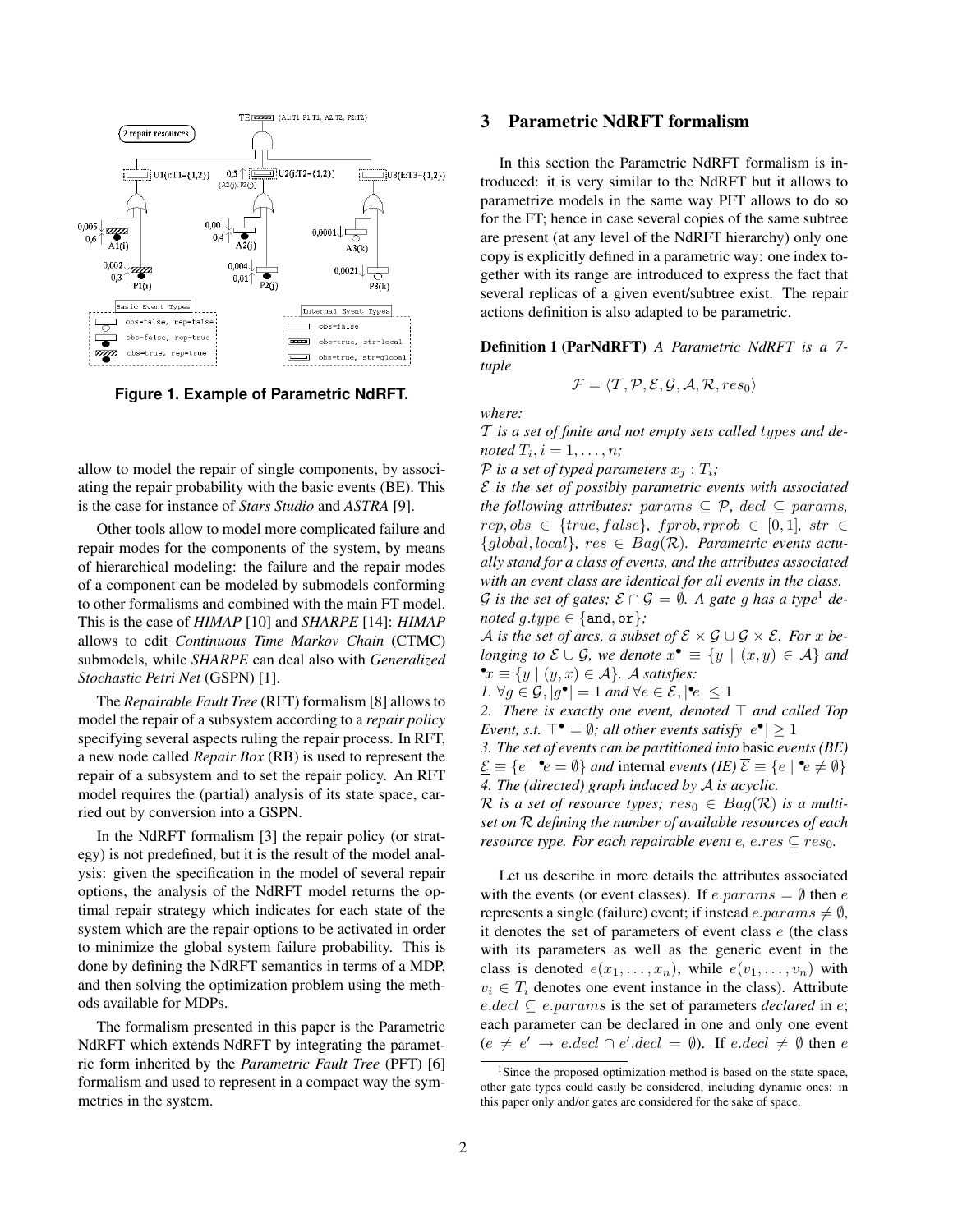is called *replicator*, meaning that several events in class e (differing only for the value of some parameter in  $e.decl$ ) are connected to the gates that have  $e$  as input. A well defined ParNdRFT must satisfy some further constraints on the parameters, meant to avoid redundant or inconsistent failure event specification (the same defined for PFTs [6]) Boolean attribute obs is related to the possibility of detecting the corresponding failure (which is a prerequisite to start a repair).  $e.fprob$  represents the fault probability of  $e$ . The attribute  $rep$ , indicating if  $e$  is repairable or not, and if  $e.rep = true$  it also has a repair probability attribute e.rprob and attribute e.res, defining how many resources of each type are needed to perform the repair action.

IE that are observable have an associated repair strategy attribute  $str \in \{global, local\}$ . If  $e. str = global$ then a repair rate attribute rprob and a resource requirement res is also associated with e. The attribute torep instead defines the set of events whose repair is triggered by event  $e$ : elements of  $torep$  must satisfy that  $e' \in e \textit{.} to \textit{rep} \rightarrow e' \textit{.} rep = \textit{true}$  and there is a path from  $e$  to  $e'$  according to  $A$ ; they may be parametric, and the parameters associated with a given element  $e'$  appearing in e.torep must be a subset of e.params  $\cap$  e'.params, moreover the syntax  $e'(i, T_j)$  denotes  $|T_j|$  events in class  $e'(i, T_j)$ and can be used when  $e'$  is an event in the subtree rooted in e, and has one parameter (the second parameter in the example) of type  $T_j$  which is declared in  $e'$  or in a node on the path from  $e'$  to  $e$  (hence all events  $e'(i, T_j)$  are included in the e subtree).

Let us consider the ParNdRFT submodel of Fig. 1. The set of types is  $\mathcal{T} = \{T_1, T_2, T_3\}$ : in the figure each of them comprise two elements, but this can change (this is exactly where the parametric nature of the model becomes evident). The set of parameters is defined as  $P = \{i : T_1, j : T_2, k :$  $T_3$ : even if apparently the three types coincide, it is important to keep them separated to express the fact that they can vary independently. In Sec. 5 we perform a set of experiments for different sizes of  $T_1, T_2$  and  $T_3$ . In the model there are nine parametric events (corresponding to nine event classes) plus one Top Event; among them, three are replicator events (where the three parameters are declared), namely  $U1, U2$  and  $U3$ . Four out of six basic event classes are repairable, two of them (namely  $A1(i)$  and  $P1(i)$ ) are observable and can trigger immediately a local repair action, moreover intermediate event class  $U2(j)$  can trigger a global repair action involving  $A2(j)$  and  $P2(j)$  (as expressed by the string in curly brackets below node  $U2$ ). Finally the TE can trigger a local repair involving the events  $A1(i)$ ,  $P1(i)$ ,  $A2(j), P2(j), \forall i \in T_1, j \in T_2$  (this is expressed in the picture by the notation  $\{A1(T_1), P1(T_1), A2(T_2), P2(T_2)\}$ appearing next to the TE).

ParNdRFT unfolding. The simplest way of defining ParNdRFT semantics is to give the rules for *unfolding* any ParNdRFT model into an equivalent NdRFT. The unfolding procedure is simple, and consists in substituting each subtree rooted in a replicator event with one copy for each possible element of the Cartesian product of the types of parameters in e.decl: in each replica, all parameters in e.decl must be substituted in each parametric event of the subtree with the values associated with that replica. The procedure must start with the innermost subtrees rooted in a replicator event, and proceed with the subtrees containing them until the top event is reached. The unfolding procedure however is not applied in practice because the main benefits of ParNdRFTs, from the point of view of efficient analysis, would be lost. The unfolding of the example in Fig. 1 consists in doubling each subtree  $U_h$ ,  $h = 1, \ldots, 3$  instantiating their parameters so that the AND gate in the final model has six inputs (three pairs of similar subtrees). In the next section we show how a ParNdRFT can be directly translated into a Markov Decision Well-Formed Net (MDWN) and how a MDP can be derived from the MDWN: such MDP can be considerably smaller than the MDP corresponding to the unfolded NdRFT. Despite the MDP reduction, no approximations are introduced: this is due to the homogeneous behavior of all the events in each event class, which induces a symmetric structure in the underlying MDP that can be exploited to *lump equivalent states*.

## 4 Translation of ParNdRFT into MDWNs

Markov Decision Well-Formed Nets. An MDWN is a high level formalism introduced in [5] to specify Markov Decision Processes (MDP). Its definition is based on Well-Formed Nets, an high level Petri net formalism that combines a powerful modeling language with the possibility to implicitly express in the model the behavioral *symmetries*, which are reflected also at the level of the state space and can be automatically exploited to reduce the state space size, by means of an algorithm for the construction of the so-called Symbolic Reachability Graph (SRG) [7].

The main features of MDWNs are the possibility to specify the general behavior as a composition of several components, that may have similar behavior, and some of which are controllable; moreover each MDP non deterministic or probabilistic transition can be composed by a set of non deterministic or probabilistic steps, each one involving a subset of components. MDWNs allow to exploit the symmetries (due to the presence of similarly behaving components) by deriving from the SRG a MDP of reduced size w.r.t. the original one, on which the same results can be computed more efficiently.

An MDWN model is composed of two parts, both specified using the WN formalism: the  $WN^{nd}$  subnet and the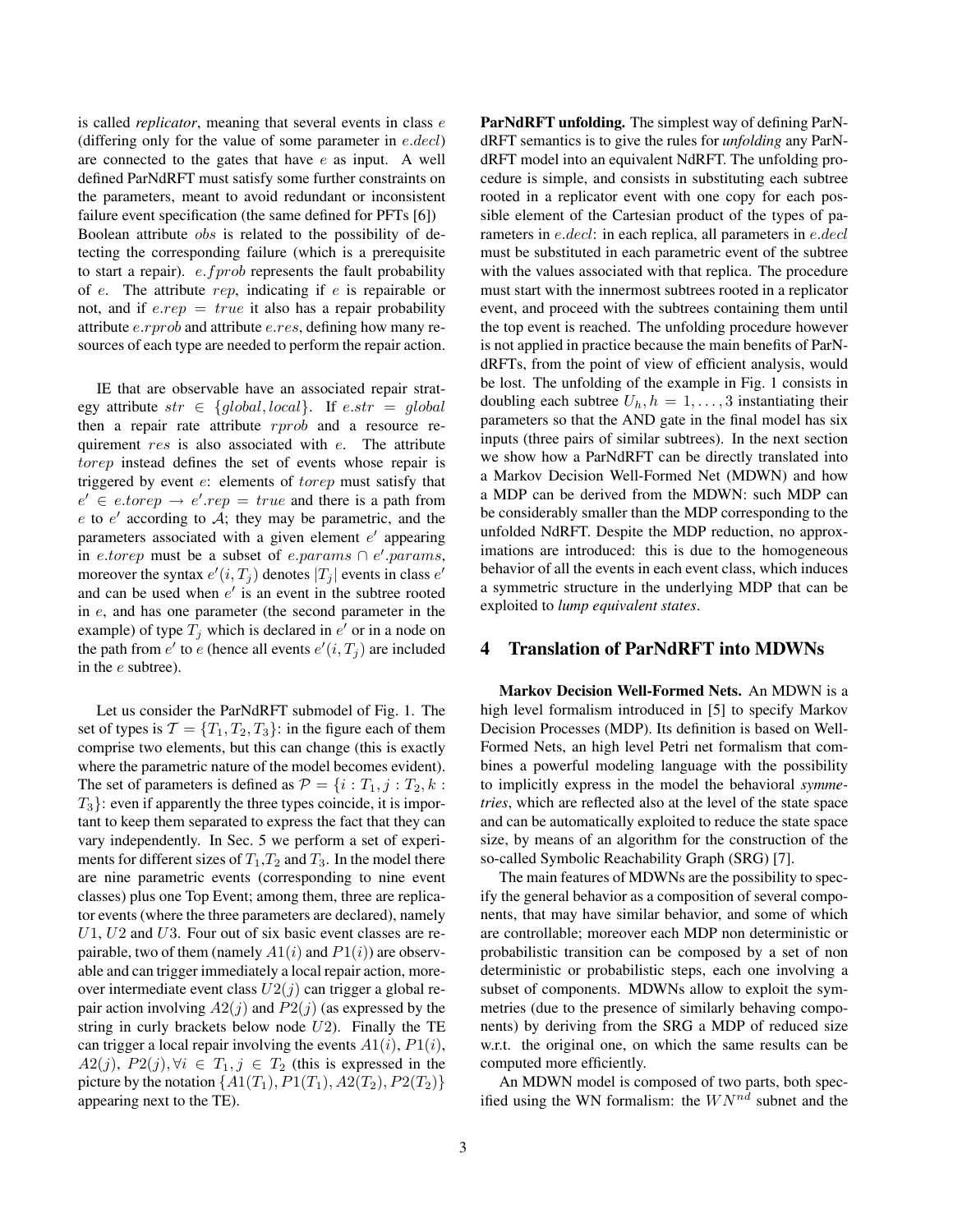$W N^{pr}$  subnet (describing the non deterministic (ND) and probabilistic (PR) behavior respectively); the two subnets share the color classes definition and the set of places, while transition sets are disjoint. A subset of the color classes may be used to identify (sets of similarly behaving) system components. In both subnets the transitions are partitioned into "run" and "stop" subsets, and each transition has an associated set of components involved in its firing (possibly specified in a parametric way on the transition color). "Run" transition firings represent intermediate steps in a ND/PR transition at the MDP level, while "stop" transitions represent the final step in a ND/PR transition, for all components involved in it. Transitions in  $W N^{pr}$  have a "weight" attribute, used to compute the probability of each firing sequence. An MDWN model behavior alternates between ND transition sequences and PR transition sequences, initially starting from a ND state. The PR sequences are determined according to the  $W N^{pr}$  structure, and include exactly one stop transition for each component; the ND sequences are determined by the  $WN^{nd}$  structure, and include exactly one stop transition for each controllable component plus a stop "global" transition.

The generation of the (reduced) MDP corresponding to a given MDWN consists of (1) a composition step, merging the two sub-nets in a single net, (2) the generation of the (S)RG of the composed net, (3) two reduction steps transforming each PR and ND sequence of the (S)RG into a single (reduced) MDP transition.

Translating a ParNdRFT into a MDWN. The translation of a ParNdRFT into a MDWN has been defined by integrating the translation of a NdRFT into a MDPN [4] and the translation of a PFT in a SWN [6]. The translation is described here in an intuitive way through the introduction of *template submodels* corresponding to the different elements appearing in the ParNdRFT and composition rules to obtain the whole MDWN model from the submodels.

Color classes and components. A preliminary step in defining a MDWN is the color classes setup: each parameter type  $T_h$  in the ParNdRFT corresponds to a basic color class  $C_h$  in the MDWN. Each place and transition in MDWN models have a color domain: the template submodels described in next sections correspond to the translation of each (class)event in the ParNdRFT, hence the color domain of the places representing the state of a given event class  $e$  can be derived from the attribute *e.param* (Cartesian product of the color classes corresponding to its parameter types). The functions  $\langle x_1, \ldots, x_n \rangle$  appearing on the arcs can be interpreted as parameter tuples: the meaning is that each transition withdraw or generate "colored" tokens (i.e. tokens carrying some information), and the color represents the identity of a specific event within a given event class.

MDWN definition includes a set of components, and among these a subset of controllable components. There is one component for each event in the ParNdRFT. Controllable components are all basic events that can undergo a local repair and all global repair trigger events. Components corresponding to parametric events can be identified by composing the event class name and the a set of parameter values (hence we can call them parametric components). Probabilistic subnet. Fig. 2 shows how each basic event class  $e$  can be translated in a  $W N^{pr}$  submodel according to its rep attribute: each non repairable event class is translated into subnet A while each repairable event class is translated into subnet B. Observe that all the places in the subnets are annotated with a color domain  $C_1 \times \ldots \times C_n$ derived from the definition of e.params. Places  $UP_e$ ,  $DOWN_e$  and  $UnderRepair_e$  model the state of each (basic) event in the class  $e$ . "Run" and "stop" transitions have different icons, so that they can be easily recognized. For instance  $WorkR_e$  is a run transition for component  $e(x_1, \ldots, x_n)$ , while  $WorkS_e$  is a stop transition for the same component.

At each probabilistic step an  $Up$  component can either remain  $Up$  (stop transition  $Work_e$ ) or go  $Down$  (sequence  $FailR_e$ ,  $FailS_e$ ). A *Down* component can either remain  $Down$  (stop transition  $FallS_e$ ) or start its repair (run transition  $Repair$ , either followed by stop transition  $ContRep_e$ , meaning that the repair has not completed in the current time unit, or by the sequence  $EndRepR_e$ ,  $EndRepS_e$  if the repair completes). Observe that all these transitions have an associated set of *variables*, corresponding to the set of parameters of the events; this is reflected also in the tuple  $\langle x_1, \ldots, x_n \rangle$  appearing on the arcs. The firing of these transitions (representing a state change of one event) requires the instantiation of the parameters to a specific value within their color class (i.e. within their ParNdRFT type). Place Assigned<sub>e</sub> is set by the  $WN^{nd}$  when a decision to repair a given  $e(v_1, \ldots, v_n)$  within class e is taken (represented by the presence of a token of color  $\langle v_1, \ldots, v_n \rangle$  in the marking  $m(Assigned<sub>e</sub>)$  of such place). Places  $AV\_RES<sub>i</sub>$  represent the resources, and they become available as the repair ends. The  $rprob$  and  $fprob$  attributes associated with the events are used to properly weight the transitions representing failure and end/continuation of repair actions.

The conversion rule for an AND or OR gate  $g$  and its output event  $e$  is shown in Fig. 3. We emphasize that the WN models in Fig. 3 are templates that must be instantiated according to the set and type of input events of each gate. Subnets C and E simply model the propagation of the faults from the input events of the gate to its output event. IE that are not observable or have local repair strategy are translated into these simple subnets. Those with a global repair strategy have an additional subnet (common to both gate types) shown on the right: this subnet represents the corresponding global repair process. Observe that the annotations appearing on the arcs of the AND gates may differ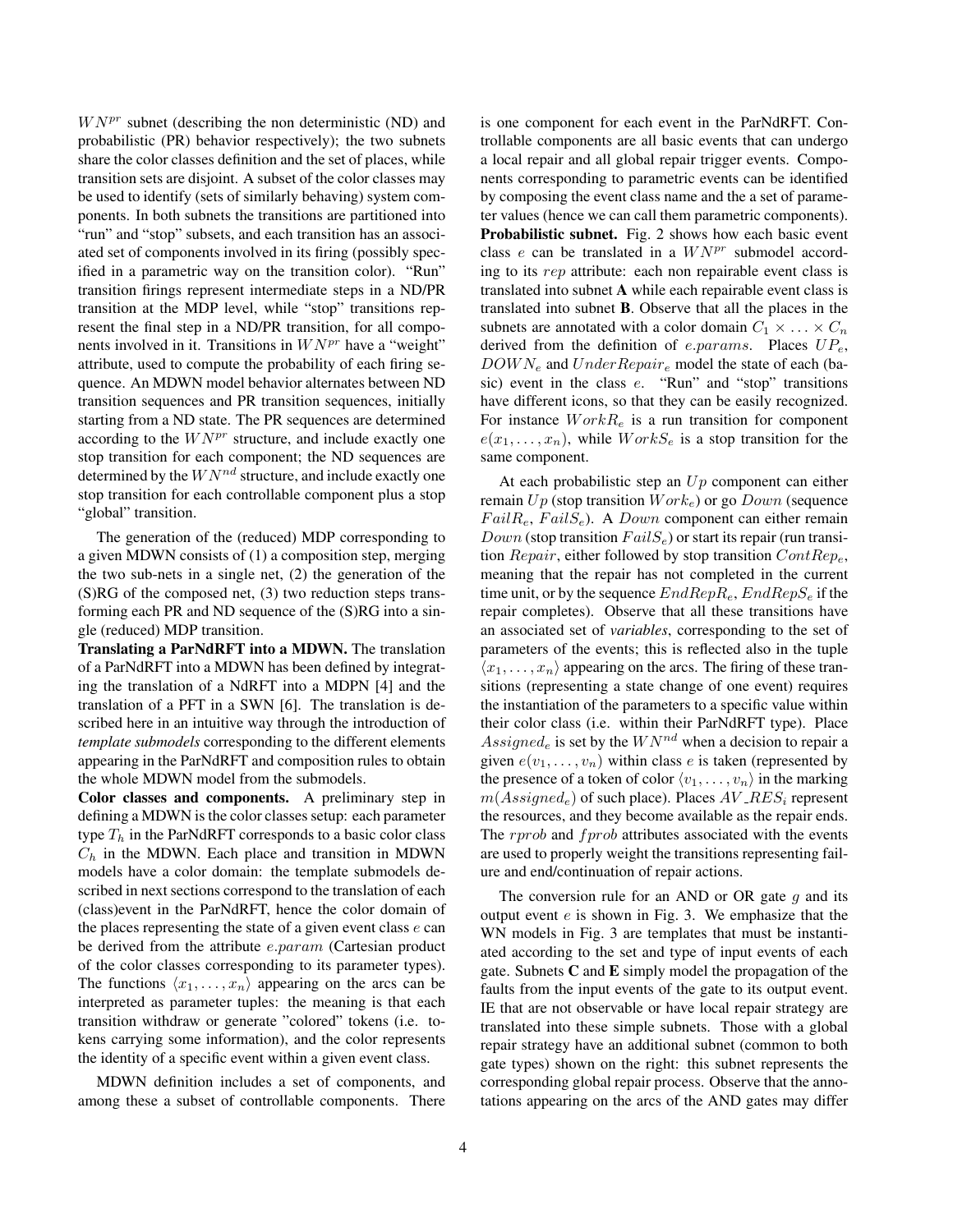

Figure 2. Translation of the BEs ( $WN^{pr}$  sub**model).**

depending whether the input parametric event  $e'$  is a replicator or not. If the input event is a replicator, then all the occurrences of the parameters in  $e'$ .  $decl$  must be substituted by the *synchronization function*  $S_i$  which is a constant function which evaluates to the color class  $C_i$ : this allows to model the "and" semantics of the gate taking into account the set of subtrees represented by each replicator (thinking in terms of the unfolding may help understanding).

Algorithm 1 is used to generate the  $W N^{pr}$  submodel: it first instantiates an appropriate template submodel for each event (and corresponding gate, for IE) according to its type and attributes; the instantiation is performed by function  $WN(event, template)$  and requires to appropriately rename the places and transitions and to assign proper color domain and arc functions depending on the involved event parameters; then it merges all submodels into a unique net by means of method *Compose()* that performs a composition by superposition of places with equal label, moreover it generates the color class definition for the whole net (which coincides with the ParNdRFT parameters type definition).

Non deterministic subnet. The  $WN^{nd}$  subnet is built according to the templates depicted in Fig. 4. The basic idea is that the  $WN^{nd}$  submodel represents the decision whether a repair action must be started for any down BE and for any down IE with global repair strategy. Firing of stop transition  $NoAssign_e$  means that a no repair decision has been taken for event e, while firing of stop transition  $Assign_e$  corre-



sponds to the opposite decision: observe that the second decision can be taken only if the needed resources are available (input places  $AV\_RES_i$ ) and the BE is not involved in some global repair (input place  $NotInvolved<sub>e</sub>$ ). Start of a local repair action triggered by observable BEs is represented by subnet G. Start of local repair actions triggered by observable internal events are represented by subnet L, start of global repair actions are represented by subnet I. Subnet H instead is needed for technical reasons: it is used to clear the state of the IE which must be recomputed at the end of each probabilistic step (after all fail/repair steps have been taken for basic events). Notice that all these transitions are parameterized as the corresponding event: each transition  $NoAssign_e$  or  $Assign_e$  must be fired for all possible instances of their parameters (appearing in the tuples labeling the arcs).

Algorithm 2 generates the  $WN^{nd}$  submodel of the MDWN. Similarly to Algorithm 1, it first instantiates the appropriate template for each event that can trigger a repair (these are the controllable components of the MDWN) plus the template used to clear the IE status so that they can be set again in the next probabilistic step, and a stop transition (not shown in the figures) that concludes this global clear process. Finally the subnets are composed by places superposition.

An example of MDWN corresponding to the subtree rooted in  $U_1$  in Fig. 1 is shown in Fig. 5. The  $W N^{pr}$  is obtained by the instantiation of two templates  $B$  corresponding to the BEs  $A1$  and  $P1$  and one template  $E$  corresponding to the OR gate of IE  $U1$ . Instead, the  $WN^{nd}$  is obtained by the instantiation of two templates G modeling the repair decisions for A1 and P1 and one template H used to clear  $U1$ . The reward function. In order to analyze the MDWN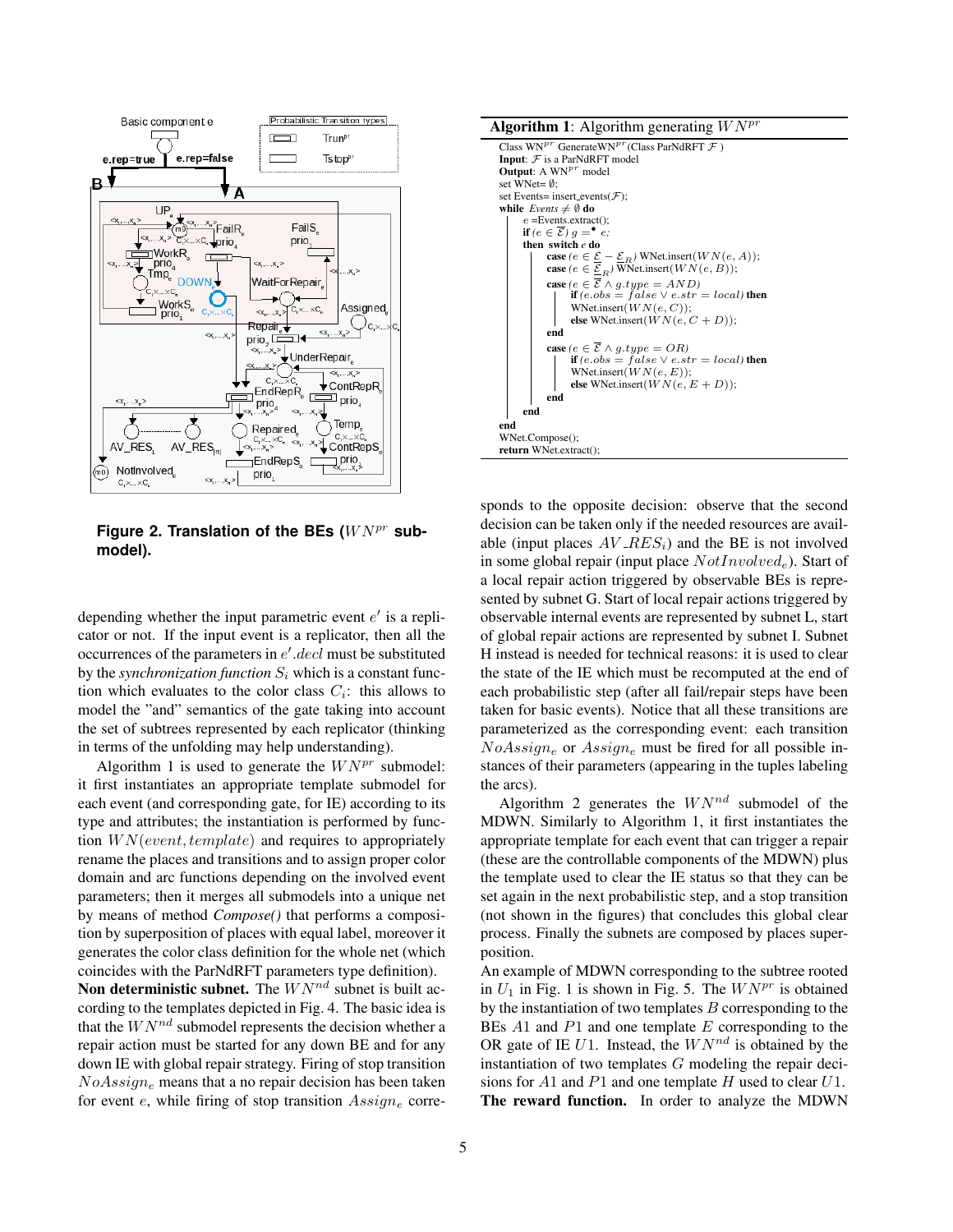

AND gate:  $\forall \langle f_1, \ldots, f_n \rangle \Rightarrow f_i = x_i \text{ iff } x_i \in e \text{.} \text{param} \setminus e \text{.} \text{decl} \text{ otherwise } f_i = S_i$ 

Figure 3. Translation of the AND/OR gates and the corresponding output event ( $W N^{pr}$  submodel).



Figure 4. Translation of the BEs, the AND/OR gates and the corresponding output event  $(WN^{nd}$ **submodel).**



Figure 5. An example of MDWN considering only the subtree  $U1(i)$  in Fig. 1.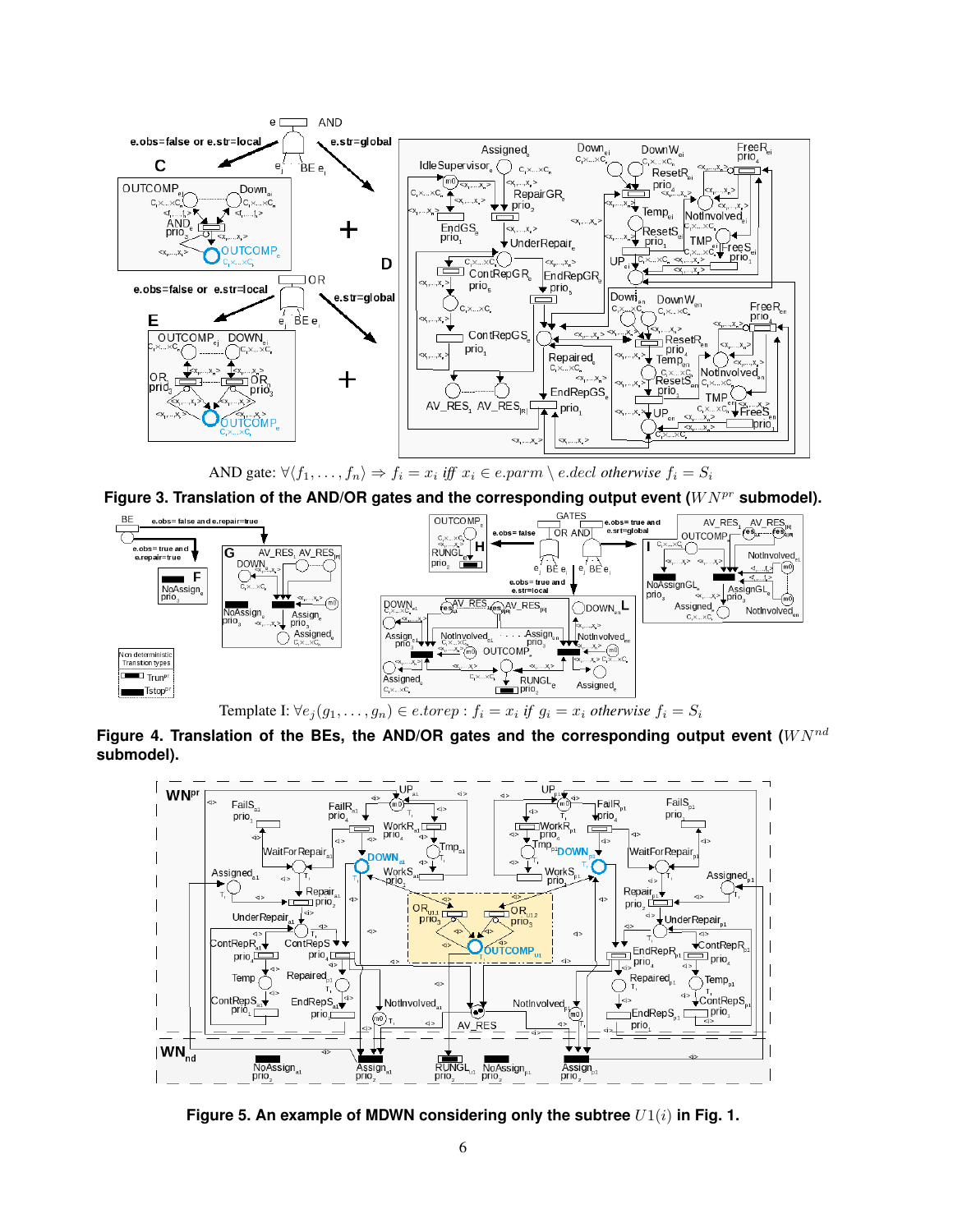Algorithm 2: Algorithm generating  $WN^{nd}$ 

| Class WN <sup>nd</sup> GenerateWN <sup>nd</sup> (Class ParNdRFT $\mathcal{F}$ )                  |
|--------------------------------------------------------------------------------------------------|
| <b>Input:</b> $F$ is a ParNdRFT model                                                            |
| <b>Output:</b> A $WN^{nd}$ model                                                                 |
| set WNet= $\emptyset$ :                                                                          |
| set Events=insert_events $(F)$ ;                                                                 |
| while <i>Events</i> $\neq \emptyset$ do                                                          |
| $e =$ Events.extract();                                                                          |
| switch e do                                                                                      |
| <b>case</b> ( $e \in \mathcal{E}_B \wedge (!e.obs)$ ) WNet.insert( $WN(e, F)$ );                 |
| <b>case</b> ( $e \in \underline{\mathcal{E}}_R \wedge e \cdot obs$ ) WNet.insert( $WN(e, G)$ );  |
| <b>case</b> ( $e \in \overline{\mathcal{E}} \wedge (!e.\text{obs})$ ) WNet.insert( $WN(e, H)$ ); |
| <b>case</b> $(e \in \overline{\mathcal{E}} \wedge e \cdot obs)$                                  |
| <b>if</b> (e.obs and e.str = qlobal) <b>then</b>                                                 |
| WNet.insert $(WN(e, I));$                                                                        |
| else WNet.insert $(WN(e, L))$ ;                                                                  |
| end                                                                                              |
| end                                                                                              |
| end                                                                                              |
| WNet.insert $(WN(NULL,STOPGL));$                                                                 |
| WNet.Compose();                                                                                  |
| return WNet.extract();                                                                           |
|                                                                                                  |

model the reward function to be optimized must be specified. One simple example of such function, suitable if the objective is to have a low probability of finding the whole system down is:  $r = -1$  if  $m(OUTCOMP_{TE}) = 1$  otherwise 0 associated with the model state.

This means that a negative reward (corresponding to a penalty) is associated with each state where the TE failure is true. All other states and all actions have reward of 0. Hence, every time unit spent in a state with a TE failure produces a penalty of -1. The optimization problem consists in finding the strategy that maximizes the reward (i.e. that minimizes the penalty).

More complex reward structures can be devised to take into account the cost of repair actions, as well as the penalties when the system is in a degraded state (some subsystem down while the global fault tolerant system is still up, causing the system to work with degraded performance).

Correctness of translation. Let us discuss the correctness of the proposed translation. In [4] it has been proven that the MDP semantics of a NdRFT corresponds to the MDP derived from the MDPN obtained by automatic translation. A similar argument could be used to prove the correctness of the translation proposed in this paper, however a simpler argument can be used in this case: in Sec. 3 the semantics of a ParNdRFT has been defined in terms of its unfolding into a NdRFT (that we denote  $\text{unfold}_{FT}(\text{ParNdRFT})$ ). A simple proof of correctness consists in showing that  $\text{unfold}_{WN}(\text{transl}(\text{ParNdRFT}))$  = *transl(unfold*<sub>FT</sub>(ParNdRFT)), where  $\mu$ *nfold*<sub>WN</sub> is the classical unfolding function for WNs. The correctness then follows directly from that of the NdRFT translation.

Let us give a sketch of proof for the above statement: observe that the ParNdRFT unfolding corresponds to replicating all event class nodes (and the associated gates, for IE) in the model as many times as the possible instantiations of their parameters. The arcs must then connect the nodes with corresponding parameter values. In case of a replicator event e, several instances of the same event class may be input to the same gate (namely those which differ only for the value of some parameter in e.decl).

Considering the MDWN obtained from the ParNdRFT translation, first of all observe that the net structure translating a BE is isomorphic to the corresponding net structure translating a single event in *transl(NdRFT)*, the only difference being the color annotations. The places corresponding to the possible states of each event e have color domain  $T_1 \times \ldots \times T_n$  where  $T_i$  is the type of parameter  $x_i$ of e; hence in the MDWN unfolding these places are replicated as many times as the corresponding event class in the ParNdRFT unfolding. Similarly for transitions: in fact, the functions appearing on arcs are  $f = \langle x_1, \ldots, x_n \rangle$  so that the possible color instances of the transition are the same as those of the connected places, moreover function  $f$  corresponds to an identity function so that the unfolded arcs will connect places and transition replicas obtained with the same instantiation of parameters. The same argument applies to the translation of the repair process submodels as well as the resource assignment actions for BEs (the latter are in the non deterministic part).

The translation of gates and of resource assignment for IE is slightly more complex: first of all, the output event of a gate may have different parameters than its input events (it is a possibly empty subset of the union of the parameters of all input events). Different sets of parameters can also occur in the submodels of resource assignment for IEs. The arc functions appearing on the arcs of the gate subnets can be either simple projections  $\langle x_1, \ldots, x_n \rangle$ , or they may include also a synchronization function  $\langle x_1, \ldots, S_i, \ldots, x_n \rangle$ : the latter case happens only in the translation of the AND gate (see Fig. 3.C). The synchronization function is used in the translation of the AND gate when it has input replicator events: in this case in fact the presence of the synchronization causes the unfolding to include several instances of the input place corresponding to the replicator event, in input to the same AND gate transition instance: this is consistent with several instances of a given replicator event class being input to the same gate in the  $\text{unfold}_{FT}(\text{ParNdRFT})$ . Similar functions appear in the global repair resource assignment submodel when sets of events (denoted  $e(x_1, \ldots, T_i, \ldots, x_n)$ ) appear in attribute torep. The use of such function in the case of the OR gate is not necessary because in the OR translation there is one separate transition for each input event of the gate: the convergence of several event instances towards the same gate is reflected in the different color domain of the place corresponding to the output event of the gate (place  $OUTCOMP<sub>e</sub>$  in Fig. 3.E) that has fewer parameters than the places corresponding to input replicator events (i.e. the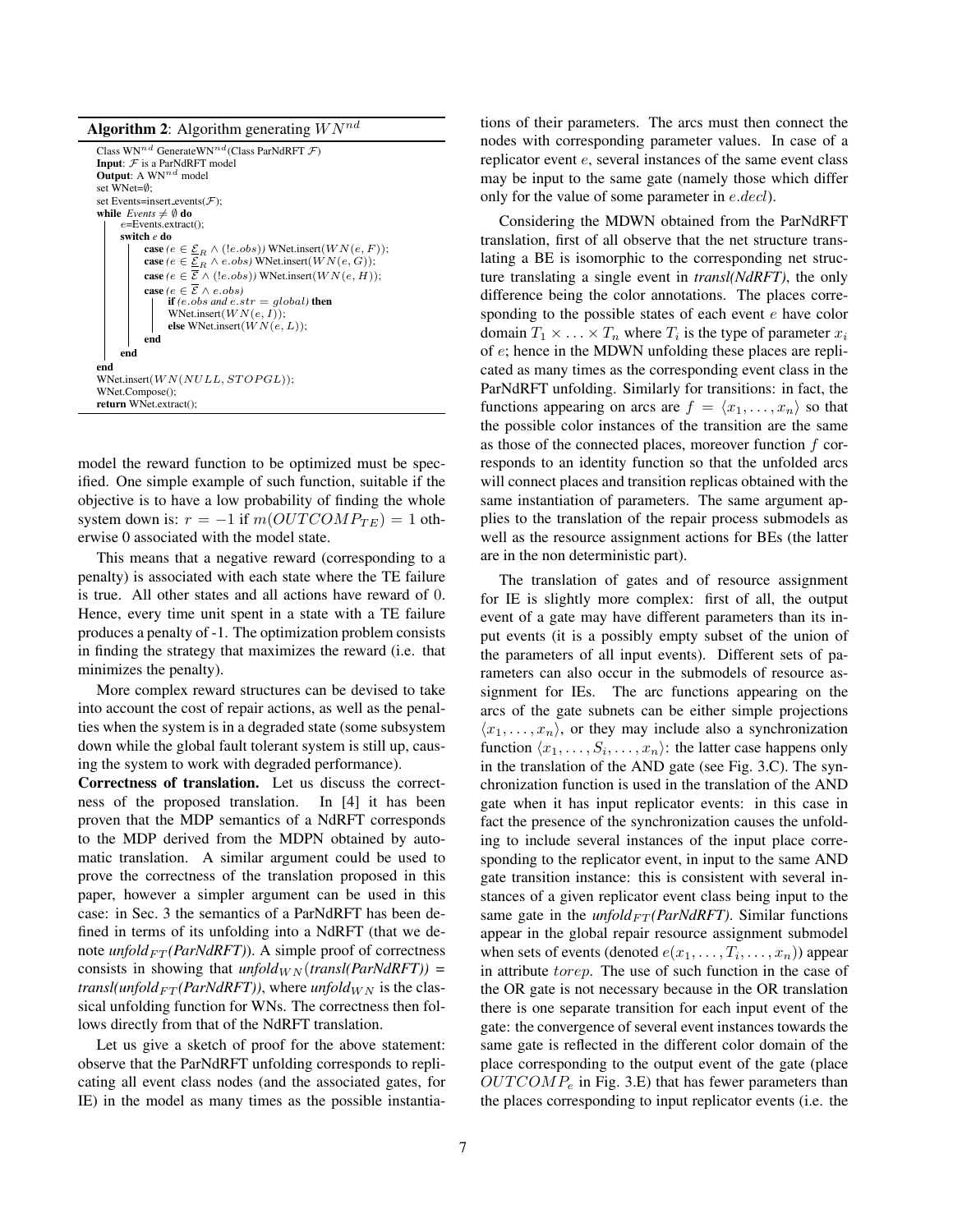parameters introduced by the replicator are not present in the color domain of  $OUTCOMP_e$  and several instances of  $OUTCOMP_{e_i}$  or  $DOWN_{e_i}$  differing only in the value of the parameters not shared with  $OUTCOMP_e$  are connected through a transition to the latter place.). This completes the proof sketch.

Let us remark that the ParNdRFT analysis method proposed in this paper does not apply the unfolding of the MDWN, but rather the MDWN properties are exploited to build a lumped  $RG$  (the  $SRG$ ) and, as a consequence, a smaller (lumped) MDP. The equivalence (in terms of computed optimal strategy) between the lumped MDP generated from the SRG of the MDWN and the MDP of the MDPN obtained by unfolding the MDWN has been proved in [5].

#### 5 An example of application

Fig. 1 shows an example of Parametric NdRFT which extends the NdRFT model presented in [3] by maintaining the graph structure and introducing parameters. The model in [3] represented a system composed by three subsystems corresponding to the events  $U1, U2, U3$ , while the parametric version represents six subsystems, grouped in the replicator events  $U1(i)$ ,  $U2(j)$ ,  $U3(k)$  (surrounded by a dashed rectangle), each representing two subsystems sharing the same repair options. According to the gates in the model, all the subsystems include two basic components (A and P) and fail if at least one of the components fails. The system fails (TE) if all the subsystems fail. The failure  $(\downarrow)$  and repair ( $\uparrow$ ) probability of each BE are shown in Fig. 1.

The following repair processes can be activated in the Parametric NdRFT in Fig. 1: 1) a global repair process in case of failure of subsystem  $U_2(j)$  involving components  $A2(j)$  and  $P2(j)$ ; 2) a local repair process in case of the system failure  $(TE)$  involving the components  $A1(i)$ ,  $P1(i)$ ,  $A2(j)$  and  $P2(j)$ ,  $\forall i \in T_1, j \in T_2$ .

In case of global repair, one repair resource is used to repair the subsystem; in case of local repair, one resource has to be dedicated to the repair of each BE. In our case example, two repair resources are available (Fig. 1), so that only two repair processes (one global and one local repair or two local repairs) can be performed in parallel.

We will discuss some experiments performed on this example. In particular we will discuss the state space explosion problem showing how the SRG can mitigate it; moreover we will show how the repair strategy may change in different situations.

Tab. 1 shows some experiments and allows to compare the complexity of the parametric model (SRG) versus the unfolded one (RG). The first column shows the model size (function of  $|T_1|, |T_2|$  and  $|T_3|$ ), the second, the third, the fourth are related to the RG approach, while the others to the SRG one. In particular the second column shows

| $T_i$                                             | RG            | $\mathsf{MDP}_{RG}$ | Time            | <b>SRG</b>    | $\mathsf{MDP}_{S\,RG}$ | Time            |  |
|---------------------------------------------------|---------------|---------------------|-----------------|---------------|------------------------|-----------------|--|
| 1,2,3                                             | <b>States</b> | <b>States</b>       | $RG+MDP$        | <b>States</b> | <b>States</b>          | $RG+MDP$        |  |
| Same repair policy of Fig. 1                      |               |                     |                 |               |                        |                 |  |
| 1, 1, 1                                           | $3,1E+3$      | 389                 | $<$ 1s          | $3.1E + 3$    | 389                    | $<$ 1s          |  |
| 2,1,1                                             | $3.5E+4$      | 937                 | 12s             | $1.5E + 4$    | 579                    | $<$ 1s          |  |
| 2,2,1                                             | $4,5E+5$      | 7.754               | 32m             | $2,2E+5$      | 3.143                  | 119s            |  |
| 2,2,2                                             | $2.9E + 6$    | 32.558              | 236m            | $7,8E+5$      | 16.222                 | 23m             |  |
| 2,2,3                                             | $8.3E + 7$    |                     |                 | $1E+7$        | 52.271                 | 13h             |  |
| Without the repair processes triggered by TE      |               |                     |                 |               |                        |                 |  |
| 2,2,1                                             | $3,8E+5$      | 483                 | 30 <sub>m</sub> | $1.9E + 5$    | 161                    | 816s            |  |
| 2,2,2                                             | $1,7E+6$      | 2.567               | 2 <sub>h</sub>  | $6.5E + 5$    | 341                    | 16m             |  |
| 2,2,3                                             | $5.9E + 7$    |                     |                 | $7,4E+6$      | 401                    | 10 <sub>h</sub> |  |
| Without global repair processes triggered by $U2$ |               |                     |                 |               |                        |                 |  |
| 2,2,1                                             | $2.5E + 5$    | 633                 | 16m             | $1.2E + 5$    | 211                    | 678s            |  |
| 2,2,2                                             | $7.5E + 5$    | 3.005               | 1h              | $2,8E+5$      | 392                    | 16m             |  |
| 2,2,3                                             | $2,1E+7$      |                     |                 | $2,6E+6$      | 575                    | 4h              |  |
| 2,3,2                                             | $1.6E + 8$    |                     |                 | $1.2E + 7$    | 1.167                  | 7 <sub>h</sub>  |  |

**Table 1. Experimental results**

the RG size (number of states), the third column the MDP size and the fourth one the global computation time (RG + MDP). The fifth, sixth and seventh columns show the SRG and MDP sizes, and the global computation time. The results were computed on an INTEL Centrino DUO 2.7, 2Gb RAM.

These results show that state space grows very fast when redundancy is increased, so that the model becomes quickly intractable. Moreover, the state space growth depends on the repair policies applied in the model as shown in Tab. 1. For instance if we remove the global repair process triggered by  $U2$  we observe that the state space size decreases sensibly, allowing to solve the case 2, 3, 2.

It is possible to see that the parametric model needs less memory and time w.r.t the unfolded one. For instance, for 2, 2, 2 the memory reduction factor is 3, 72, and the time reduction factor is  $\approx 10$ , while for 2, 2, 3 and 2, 3, 2 the RG cannot be computed (size inferred from SRG).

For this model, we can compute the average reward and the optimal strategy of the underlying MDP at infinite horizon. Observe that defining the optimal strategy for this model is not trivial: for instance when all the basic events are down then the optimal strategy suggests us to repair  $P1_i$ with a local repair action, and  $A2<sub>j</sub>$ ,  $P2<sub>j</sub>$  with a global repair action. This is justified by the fact that the global repair action of  $A2_i$ ,  $P2_i$  needs only one resource. Instead when  $A1_*, P1_*, P2_*$  and  $P3_*$  are down, it suggests to repair  $P1_i$ and  $P2<sub>j</sub>$  with a local repair action. The choice to repair locally  $P2<sub>j</sub>$  is justified by the fact that in this case the probability to repair the component  $(1-P2<sub>j</sub>.rprob)$  in one time unit is greater than that associated with the global repair action  $(1-U2_i$ .rprob).

We have computed the  $TE$  probability in steady state, solving the DTMC obtained from the MDP fixing the actions according to the optimal strategy. For instance the  $TE$  probability for cases  $(1,1,1)$ ,  $(1,2,1)$  and  $(2,2,2)$  are 0.0151943, 0.0045737 and 0.0009536, respectively.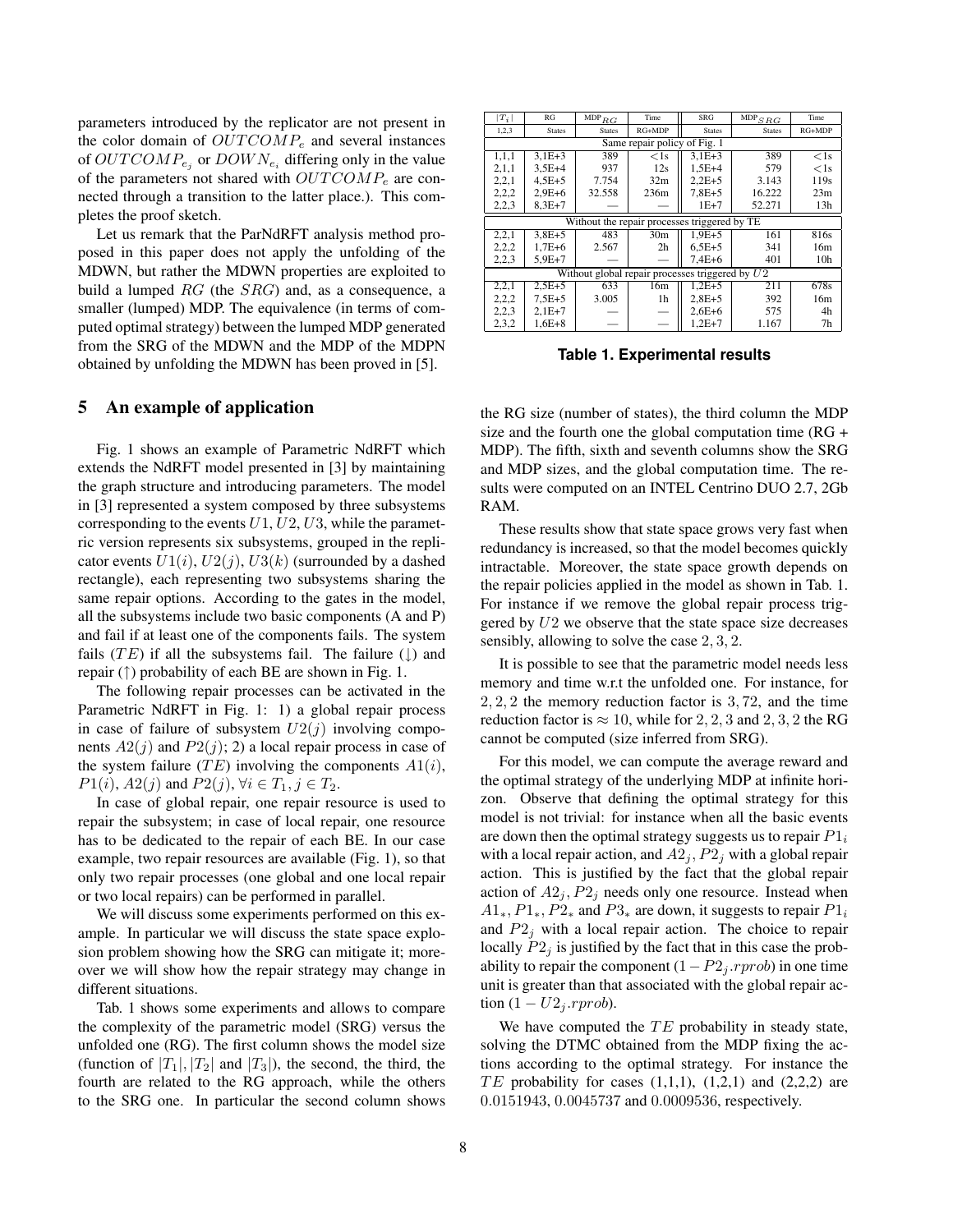# 6 Comparing several approaches about Fault Trees with repair

We discuss here the main differences among the formalisms cited in Sec. 2 and the ParNdRFT.

Several software tools, such as *Stars Studio* and *ASTRA* [9], extend the FT formalism by allowing to model the repair of single components (BEs). Usually the user can associate with a BE, besides the failure probability, also the repair probability of the corresponding component in some form (e.g. repair time or rate). So, the behaviour of the component can be modeled with a Markov chain (MC) composed by two states: working and failed.

In *SHARPE* [14] the probability of a BE failure can be set equal to some measure computed on another kind of model designed by the user, for instance a CTMC or a GSPN. In this way, the failure and repair mode of a component may be more complex than a simple transition from the working state to the failure state and vice-versa. The *HIMAP* tool [10] allows to deal with FTs with repair, according to two approaches [2]: 1) the modeler can design a FT model and the tool automatically converts it into the equivalent MC; then, the modeler can edit the MC in order to represent and analyze the presence of repair. 2) the modeler can design a FT model where some BEs are declared as repairable. The tool allows to convert the FT *modules* [2] including the repair in MC, and to analyze them in this form.

All the approaches described so far consider the repair limited to single components. The RFT formalism [8] instead, allows to model the repair of subsystems. The repair of a subsystem is a more complex process than the repair of a single component, so in RFT, the repair is characterized by several parameters collected in a *repair policy*. They can be the event triggering the repair process, the mean time to detect the failure of the subsystem, the set of repairable components in the subsystem, the mean time to repair a single component, the number of repair facilities, the order of repair of the components, etc. The repair of a subsystem establishes several dependencies among the events in the RFT. This determines the need to analyze the model by generating its state space. The state space based analysis is typically more expensive in computational terms than the combinatorial analysis used for standards FTs, and usually performed by conversion into *Binary Decision Diagram* (BDD) [13]. According to the approach proposed in [2], the state space based analysis (performed by conversion into GSPN) can be limited to the parts of the RFT (*modules*) that contain dependencies. The rest of the model has to be solved resorting to the combinatorial analysis.

In the RFT formalism, the repair policy is not the result of the model analysis: it is pre-defined by the modeler and is associated with the RB node before that the model is analyzed. In the NdRFT formalism [3] instead, the repair policy (or strategy) is the result of the model analysis. The NdRFT formalism allows to express several possible start repair options based on: 1) the concept of "observability" of events (repair actions can only be triggered by observable failures), 2) the notion of local versus global repair action, 3) the notion of repair supervisor component, in case of global repair, 4) the notion of resource requirements for each type of repair action. Very few restrictions are imposed on the scope of repair actions (so that the repair of each basic component can start based on observations made on different failure events). Given this information, the analysis of the NdRFT models returns the optimal repair strategy. This is done by generating a MDP from the NdRFT, through an intermediate translation of the NdRFT model into a *Markov Decision Petri Net* (MDPN) [5]: this allows to reuse the efficient algorithms devised to derive an MDP from an MDPN.

The ParNdRFT can be useful when the system has a high level of redundancy of the critical components or subsystems: the parts of the model characterized by the same structure can be folded to a single parametric subtree. In this way, only one representative of the several replicas is present, while the identity of each replica is maintained through the values that the parameters can assume. As shown in Sec. 5 this has a relevant impact on the complexity of the analysis since symmetries can reduce dramatically the state space size and then the MDP derived from it.

The possibility of decomposing the analysis of a (Par)NdRFT by exploiting modules have not yet been pursued. Actually the possibility to specify several repair options and in particular to share repair resources among different repair actions, introduces strong dependencies among the events that cause state changes in the model. Therefore its not so frequent that independent subtrees (modules) are present in the model. Anyway a subtree sharing no events with other subtrees can be a module in a (Parametric) NdRFT model, in (at least) two particular situations: 1) the subtree contains no repairable components; 2) the subtree includes a global repair process and no other repair options. In these cases, such modules can be solved in isolation with the proper technique: combinatorial or state space analysis respectively. Then, they can be replaced by a BE with a properly computed failure and repair probability: the MDP can then be generated from the simplified (Par)NdRFT model.

### 7 Conclusion and future work

We have presented an extension to FT that allows to model failure modes of complex systems as well as their repair processes in parametric form. With respect to other existing approaches, this formalism allows to consider repair of whole subsystems rather than repair of BE, with a